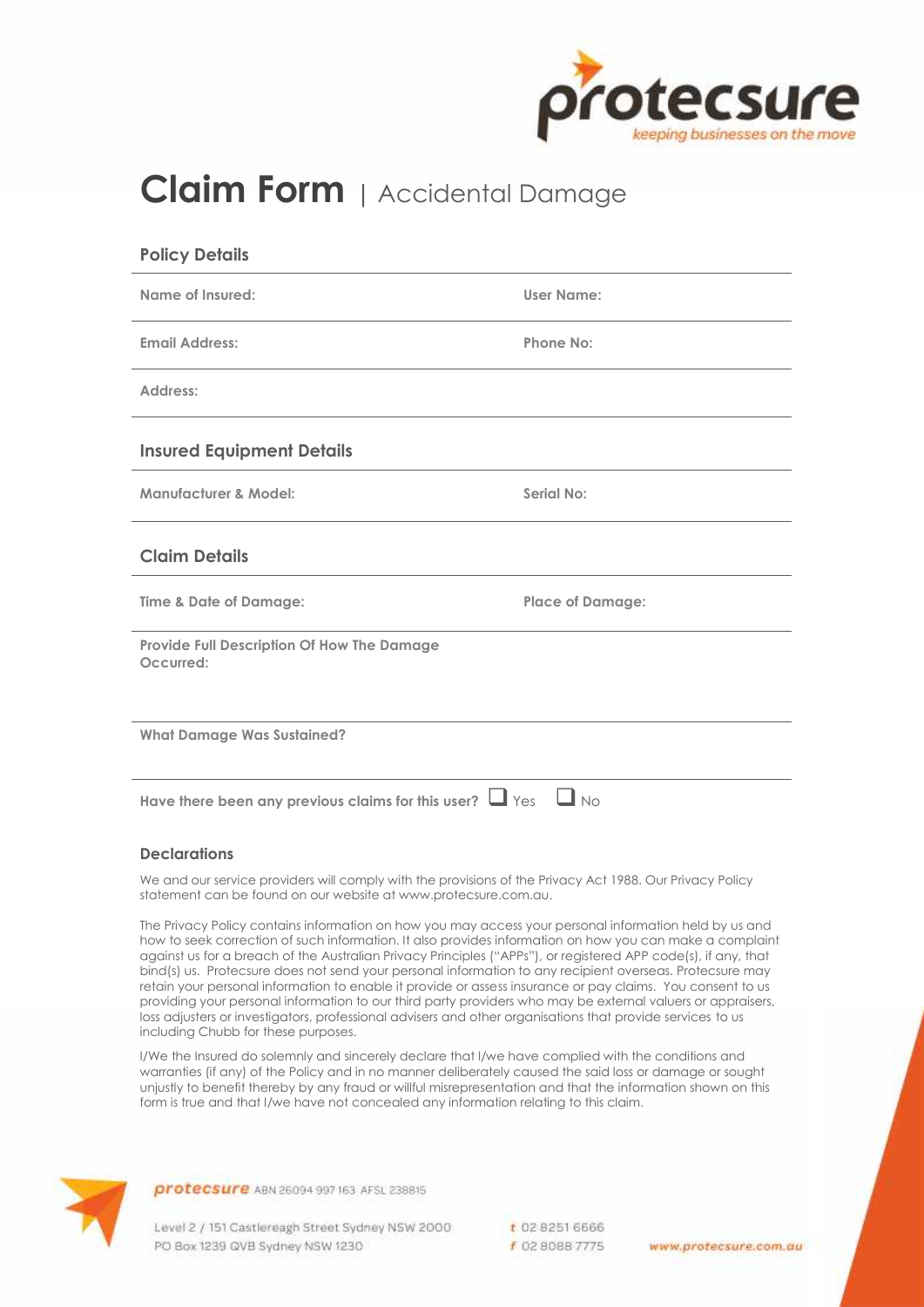Further, it is understood and agreed that if any property claimed for is subsequently recovered in an undamaged condition I/We will immediately refund the Company any sum which may have been paid to me/us in the respect to such property. In the event of any property being recovered in damaged condition I/We will immediately hand the same over to the company for disposal as may be agreed.

| Signature of Insured_ | Date |
|-----------------------|------|
|                       |      |

**Print Name: \_\_\_\_\_\_\_\_\_\_\_\_\_\_\_\_\_\_\_\_\_\_\_\_\_\_\_\_\_\_\_\_\_\_\_\_\_\_\_\_\_\_\_\_\_**



protecsure ABN 26094 997 163 AFSL 238815

Level 2 / 151 Castlereagh Street Sydney NSW 2000 PO Box 1239 QVB Sydney NSW 1230

t 02 8251 6666 f 02 8088 7775

www.protecsure.com.au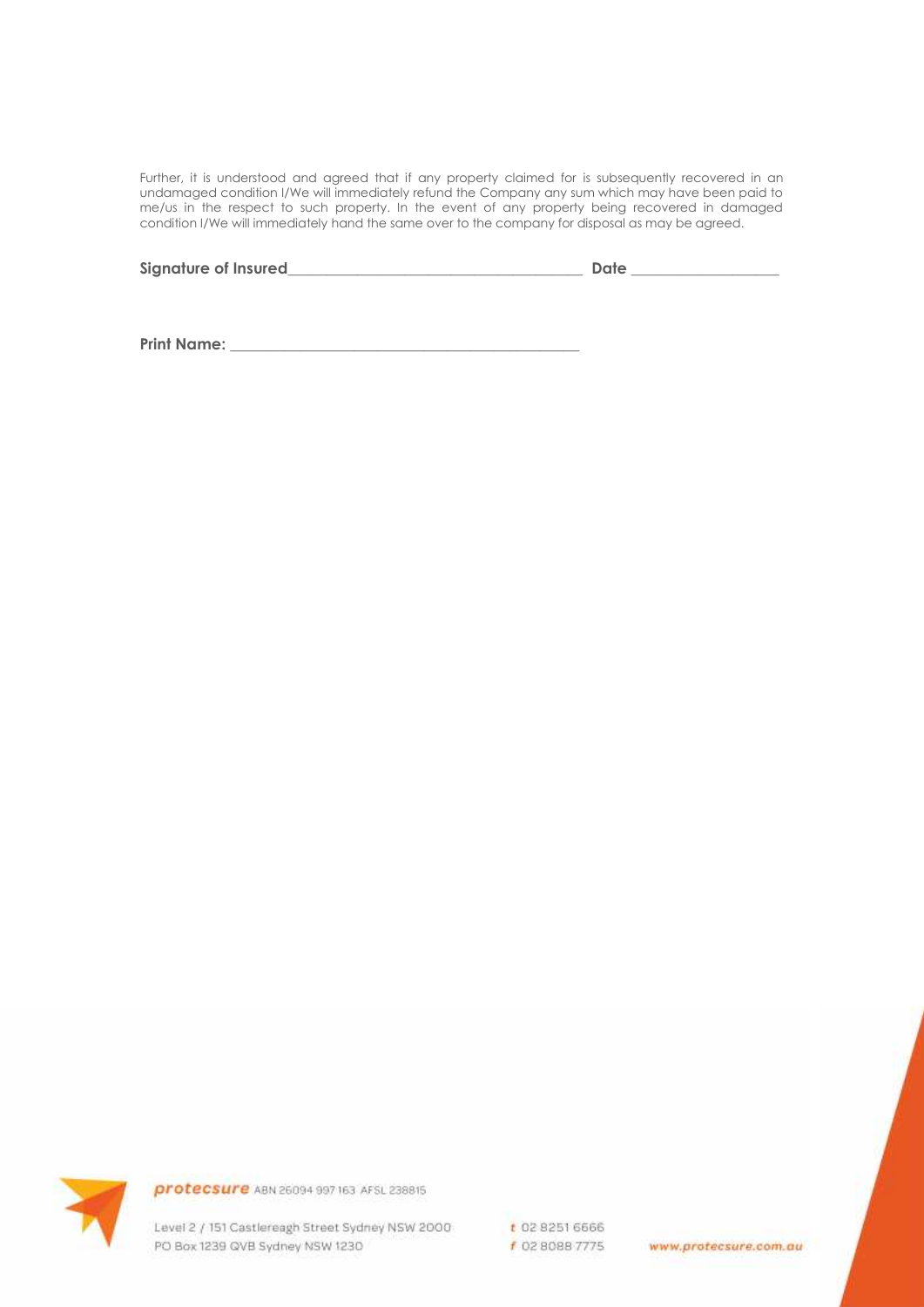Protecsure Pty Ltd ABN 26 094 997 163, AFSL 238815 is an underwriting agency for Chubb Insurance<br>Company of Australia Limited ABN 69 003 710 647, AFSL 239778



protecsure ABN 26094 997 163 AFSL 238815

Level 2 / 151 Castlereagh Street Sydney NSW 2000 PO Box 1239 QVB Sydney NSW 1230

t 02 8251 6666 f 02 8088 7775

www.protecsure.com.au